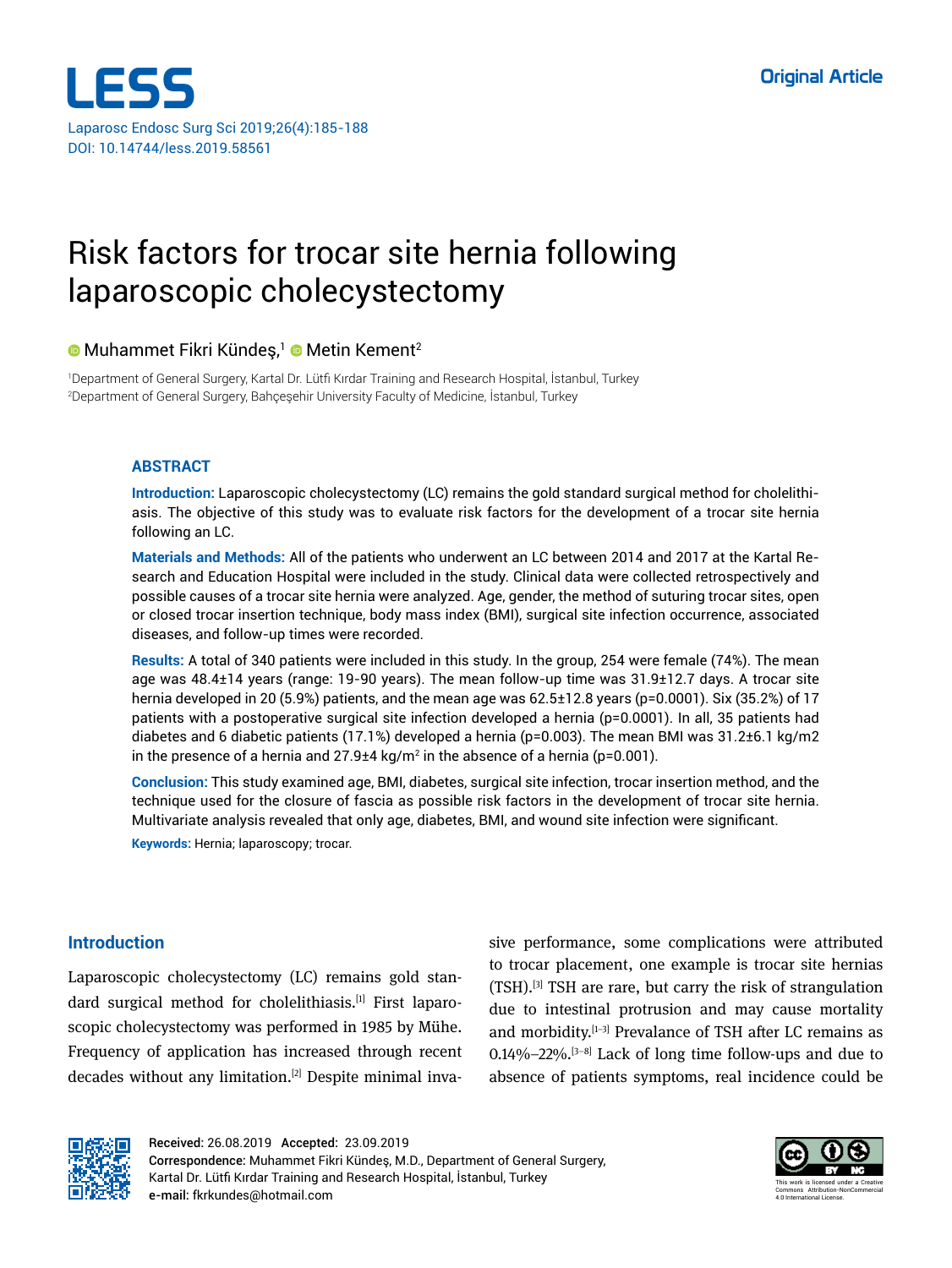more than these numbers.<sup>[6]</sup> Usually these type hernias occur in 10 mm ports, whereas rare appearences could be seen in 5 mm ports.<sup>[9]</sup>

In this present study we aimed to evaluate risk factors for developing trocar site hernias following laparoscopic cholecystectomy.

# **Materials and Methods**

All patients received LC between 2014 and 2017 in Kartal Research and Education Hospital were included in our study. Clinical data were collected retrospectively via chart review. Patients with ASA IV status, conversion to open surgery and those without contact were excluded from the study.

We performed physical examinations and ultrasound evaluations. Possible causes, which could be effective in trocar site hernias were analyzed. Age, gender, surgical site infection (SSI), suturation of trocar sites, open or close entrance of trocars, BMI, associated diseases and follow-up times were recorded.

In our practice, we insuffulate abdomen via CO $_{\textrm{\tiny{2}}}$  through help of Veres needle. Initial 10 mm subumbilical trocar was introduced for scope. Additionally, one 10 mm trocar through epigastric space and two 5 mm trocars through right upper quadrant are introduced. Antibiotic prophylaxis are applied routinely.

#### **Statistical Analysis**

Continuous variables are expressed in mean and standard deviation and median and range according to distribution. Continuous normally distributed variables were compared by Student's t-test. Mann-Whitney U test were used compare means of variables which were not normally distributed. The frequencies of categorical variables were compared using Pearson  $\chi^2$  or Fisher's exact test, when appropriate. Multiple ANOVA (MANOVA) were conducted for multivariant analyses. A value of  $p<0.05$ was considered significant.

### **Ethics Committee**

This study was approved by the Dr Lütfi Kırdar Kartal Tranining and Research Hospital Ethics Committee (Number:89513307/1009/220).

## **Results**

A total of 340 patients were included in this study. Two hundred fifty four of them were female (74%). Mean age was 48.4±14 years. Mean follow-up time was 31.9±12.7. Trochar site hernia was developed in 20 (5.9%) patients with mean age of 62.5+12.8. Remaining 320 patients had mean age of 47.7±14.2 (p<0.0001). 6 cases (35.2%) out of 17 patients with postoperative SSI are presented with hernia (p<0.0001). 14 cases out of 211 (6.6%) with closed insertion had hernias (p<0.451). 14 cases out of 209 (6.6%) in absence of fascial closure had hernias (p=0.419). 35 cases had diabetes. 6 diabetic patients had (17.1%) hernias ( $p<0.003$ ). Mean BMI was 31.2 $\pm$ 6.1 in presence of hernia, whereas it was  $27.9\pm4$  in absence of hernia ( $p<0.001$ ). According to univariant analysis in our study; age, diabetes, SSI, open or closed entrance of trocars and closure of fascial space were effective factors in TSH after LC. In multivariant analysis studies; only age, diabetes, BMI and SSI were effective (Table 1).

| <u>Table 1. Parameters </u>                            |                   |                  |        |
|--------------------------------------------------------|-------------------|------------------|--------|
| <b>Parameters</b>                                      | Hernia $(+)$ n=20 | Hernia (-) n=320 | p      |
| Age, mean±SD                                           | $62.5 \pm 12.8$   | $47.7 \pm 14.2$  | 0.0001 |
| Gender, n (%) / (K, n=253), (E, n=87)                  | 13(5.1)           | 7(8)             | 0.32   |
| Diabetes mellitus, n (%) / (+, n=35), (-, n=305)       | 6(17.1)           | 14(4.6)          | 0.003  |
| COPD, n (%) / (+, n=61), (-, n=279)                    | 6(9.8)            | 14(5)            | 0.147  |
| Cigarette, n (%) / (+, n=164), (-,n=176)               | 7(4.2)            | 13(7.3)          | 0.222  |
| Surgical site infection, n (%) / (+, n=17), (-, n=323) | 6(35.2)           | 14(4.3)          | 0.0001 |
| Entrance, n (%) / (Open, n=129), (Close, n=211)        | 6(4.6)            | 14(6.6)          | 0.451  |
| Fascia closure, n (%) / (+, n=131), (-, n=209)         | 6(4.5)            | 14(6.6)          | 0.419  |
| Chronic constipation, $n$ (%) / (+, n=36), (-, n=304)  | 4(11.1)           | 16(5.2)          | 0.159  |
| Body mass index (kg/m <sup>2</sup> ), mean±SD          | $31.2 \pm 6.1$    | $27.9 + 4.1$     | 0.001  |

COPD: Chronic obstructive pulmonary disease; SD: Standard deviation.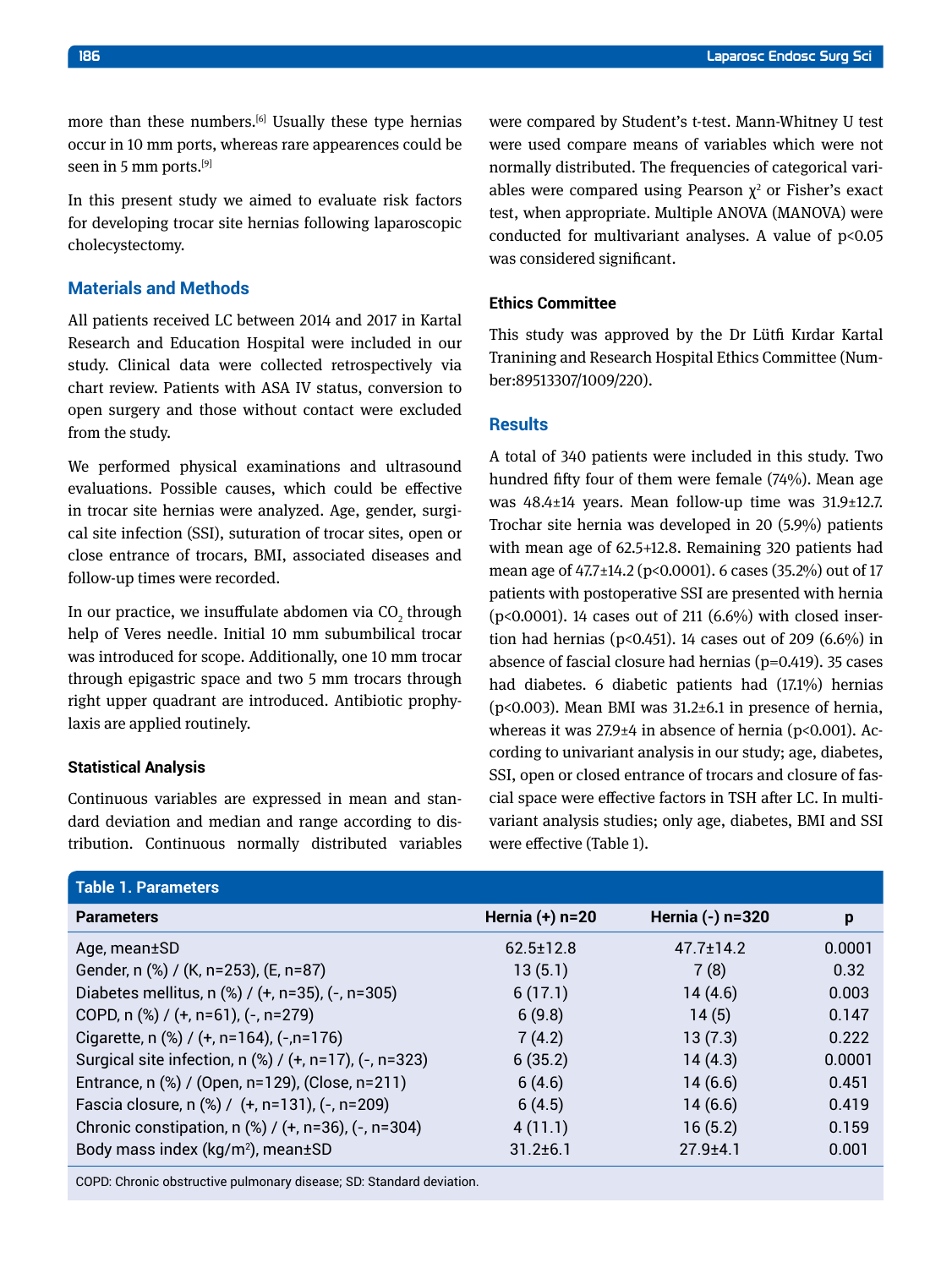## **Discussion**

Increased use of laparoscopy is associated with additional complications which are specific to laparoscopy, such as trocar site hernias (TSH). Although incidence of TSH is relatively low, it can lead to serious complications such as strangulation requiring urgent surgery .According to the literature, the incidence of TSH is reported as  $1\%$ .  $[10,11]$ The number of studies investigating TSH is quite low.[12] In our study, only patients who underwent cholecystectomy were considered.

Some risk factors for the development of TSH have been demonstrated. These include advanced age, DM, increased BMI, smoking, wound infection, trocar size and localization.<sup>[2,9,13,14]</sup> These predisposing factors can be examined in two main groups as patient-related and technique-related factors In our study, considering the literature, our patients were evaluated in terms of age, gender, wound infection, open and closed entry, closure of trocar site, BMI, additional diseases and follow-up period.

Many studies have shown that obesity is one of the most important patient-related risk factors in the development of TSH.[8] In accordance with the literature, TSH was significantly higher in obese patients in our study. While the BMI of our patients who developed TSH was approximately 31 kg/m<sup>2</sup>, the BMI was 28 kg/m<sup>2</sup> in the patients who did not develop TSH. In a review of 1156 cases, it was shown that advanced age was another important patient-related risk factor for the development of TSH.[15] As a hypothesis, decreasing volume of fascias and muscles in elderly patients was reported to be a potential risk factor for TSH.<sup>[16]</sup> In parallel to the literature, TSH developed significantly more frequently in elderly patients in our study. Also, in our study, diabetes melitus was confirmed to be an significant risk factor in the development of TSH.

While Tonouchi et al.<sup>[9]</sup> recommended the closure of the facial defects of 10 mm and wider, they stated that the closure of 5 mm defects was optional. Although some surgeons close all trocar site fascial defects, [17] many surgeons do not routinely close them.<sup>[9]</sup> In a 1172 case, Chatzimavroudis et al., [18] despite routine closure of fascia, found TSH ratios as 0.6% and 0.94% in the first and second years, respectively. Nassar et al.<sup>[19]</sup> reported the incidence of TSH was 1.8% in patients with preoperative umbilical hernia even if the defect was closed primary. In our series, no significant difference was found between patients whose fascia was closed and not closed. Postop-

There are some limitations that need to be emphasized in our study. First of all, our study is a retrospective analysis and the sample size is relatively low.

#### **Conclusion**

On our study, advanced age, diabetes, obesity and SSI were found to be independent risk factors for the development of TSH after laparoscopic cholecystectomy. In patients with these criteria, more attention should be paid to prevent the development of TSH.

### **Disclosures**

**Ethichs Committee Approval:** The study was approved by the Local Ethics Committee.

**Peer-review:** Externally peer-reviewed.

**Conflict of Interest:** None declared.

#### **References**

- 1. Teixeira F, Jin HY, Rodrigues Júnior AJ. Incisional hernia at the insertion site of the laparoscopic trocar: Case report and the review of the literature. Rev Hosp Clin Fac Med Sao Paulo 2003;58:219–22. [\[CrossRef\]](https://doi.org/10.1590/S0041-87812003000400006)
- 2. Mühe E. Laparoskopische cholecystektomie. Endoskopie Heute 1990;4:262–6.
- 3. Rao P, Ghosh K, Sudhan D. Port site hernia: A rare complication of laparoscopy. Med J Armed Forces India 2008;64:187– 8[. \[CrossRef\]](https://doi.org/10.1016/S0377-1237(08)80081-0)
- 4. Cadeddu MO, Schlachta CM, Mamazza J, Seshadri PA, Poulin EC. Soft-tissue images. Trocar-site hernia after laparoscopic procedures. Can J Surg 2002;45:9–10.
- 5. Thapar A, Kianifard B, Pyper R, Woods W. 5 mm port site hernia causing small bowel obstruction. Gynecological Surgery 2008;7:71–3. [\[CrossRef\]](https://doi.org/10.1007/s10397-008-0450-6)
- 6. Reardon PR, Preciado A, Scarborough T, Matthews B, Marti JL. Hernia at 5-mm laparoscopic port site presenting as early postoperative small bowel obstruction. J Laparoendosc Adv Surg Tech A 1999;9:523–5. [\[CrossRef\]](https://doi.org/10.1089/lap.1999.9.523)
- 7. Bergemann JL, Hibbert ML, Harkins G, Narvaez J, Asato A. Omental herniation through a 3-mm umbilical trocar site: Unmasking a hidden umbilical hernia. J Laparoendosc Adv Surg Tech A 2001;11:171–3. [\[CrossRef\]](https://doi.org/10.1089/10926420152389332)
- 8. Hussain A, Mahmood H, Singhal T, Balakrishnan S, Nicholls J, El-Hasani S. Long-term study of port-site incisional hernia after laparoscopic procedures. JSLS 2009;13:346–9.
- 9. Tonouchi H, Ohmori Y, Kobayashi M, Kusunoki M. Trocar site